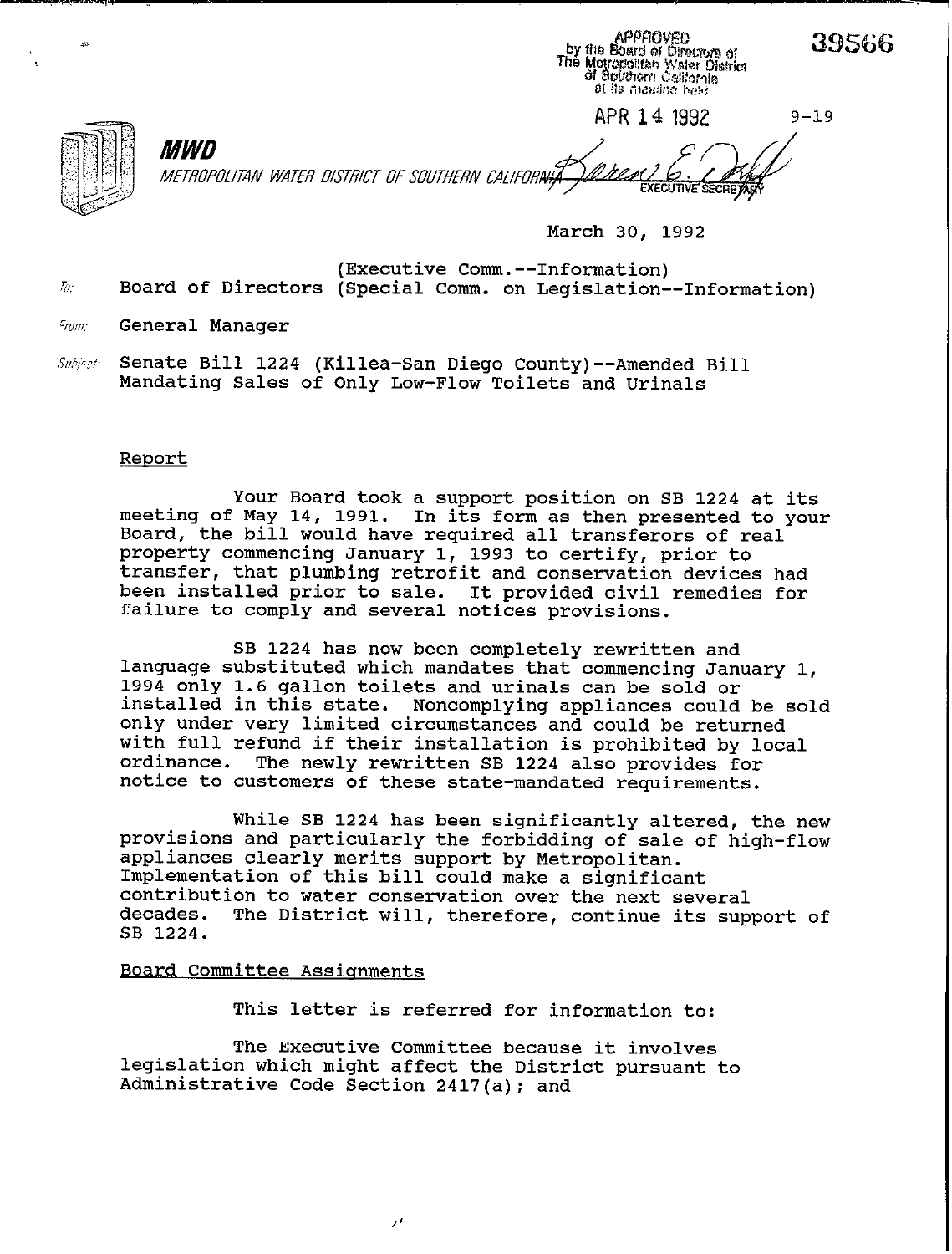**Board of Directors -2- March 30, 1992** 

 $\ddot{a}$ 

**The Special Committee on Legislation because it involves a legislative matter that may affect the District pursuant to Administrative Code Section 2581(a).** 

**Recommendation** 

For information only.<br>A **Carl Boronkay** Carl

**LRB:Jh M24 AttIn.**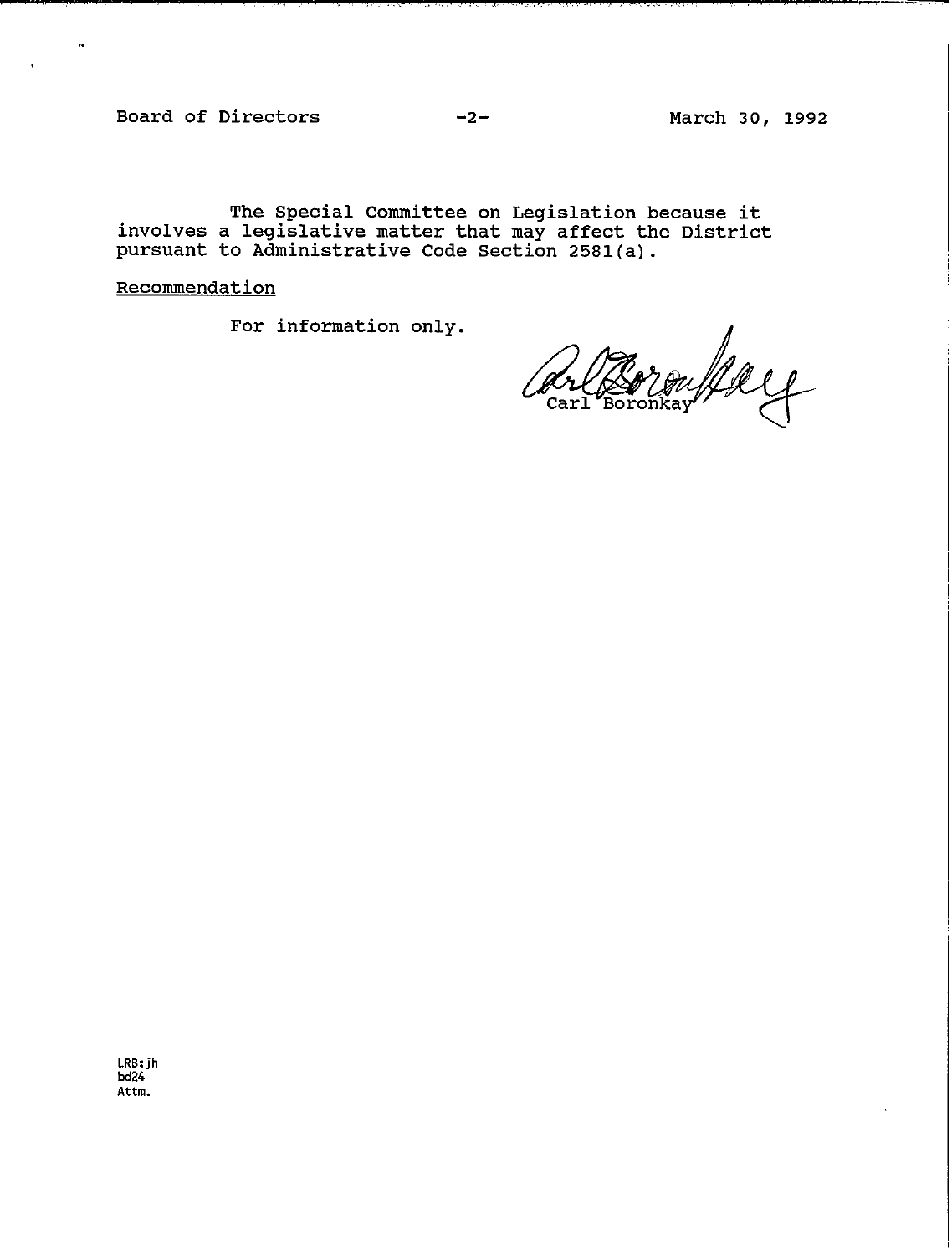ի. ∖

# AMENDED IN SENATE JANUARY 27,1992 AMENDED IN SENATE JUNE 3,199l AMENDED IN SENATE MAY 8, 1991 AMENDED IN SENATE APRIL 29, 1991 AMENDED IN SENATE APRIL 11, 1991

# **SENATE BILL No. 1224**

 $\overline{f}$  ,  $\overline{f}$  ,  $\overline{f}$  ,  $\overline{f}$  ,  $\overline{f}$ 

I.

Introduced by Senator Killea (Coauthor: Assembly Member Isenberg)

## March 8, 1991

An act to amend Section 1102.6 of the Givil Gode, and to add Chapter 2.5 (commencing with Section  $17929$ ) to Part 1.5 ef Division 13 of add Section 17921.4 to the Health and Safety Code, relating to conservation.

#### **LEGISLATIVE COUNSEL'S DIGEST**

**SB 1224, as amended, Killea.** Conservation: devices water closets.

(1) *Existing law, known as the State Housing Law, generally governs the regulation of buildings used for human %abitati&y Existing law requires, with cerk exceptions, all buildings, as defined for the purposes of the State Housing Law, which are constructed after January 1, 1983, to use certain water conservation water closets, as defined, and to use urinals that use less than an average of 1.5* gallons *per flush, as specified.* 

*This bill would requite that, on and after January 1,1994, all water closets sold or installed in this state shall be water closets and associated flushometer valves, if any, which use no more than 1.6 gallons per flush and which meet specified performance standards of the American Society of Mechanical Engineers. The bill would exempt from these* 

94 So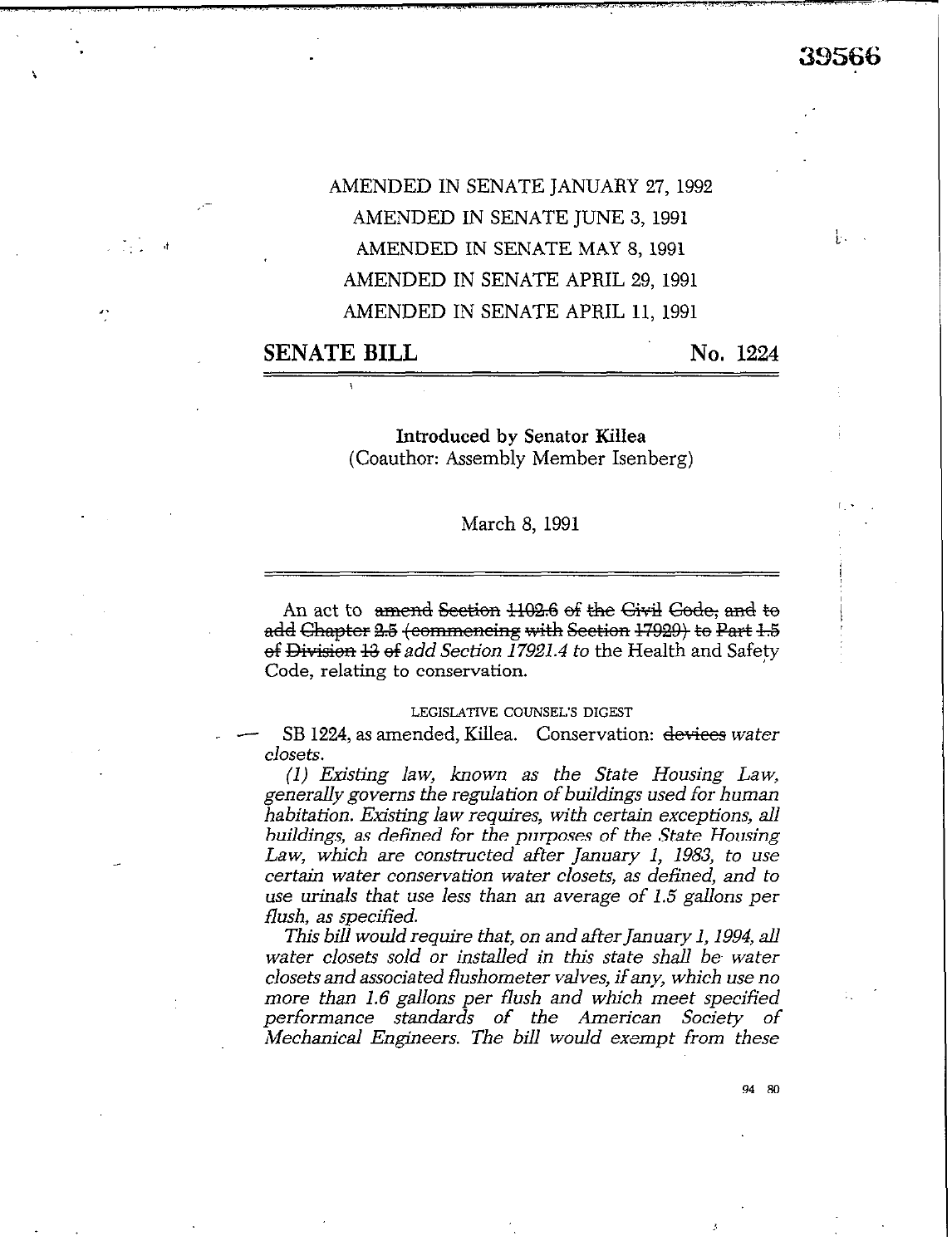/

?,'

*requirements situations in which' the installation of water*  closets meeting these standards would require modifications *to plumbing system components located beneatb a finished wall or surface or would require substantial modification of the* **existing** *plumbing system of a home or building which has been identified as a historical site, as specihed.* 

*The biil would require* every *retail seller of any*  non-ultra-low flush water closet or urinal, as defined, to *disclose, as specified, that the State of California has adopted*  a law prohibiting the installation of non-ultra-low flush water *closets and urinals, except in the event ofspecified conditions. The bill would require the retailer to require the purchaser to sign a statement evidencing receipt of this disclosure. The bill would authorize the purchaser of any non-ultra-low flush appliance to return the appliance for a full refund from the seller for 30 days from the date of purchase if the purchaser determines that installation of the appliance at the purchaser's premises is prohibited.* 

*Because violations of the State Housing Law are punishable as misdemeanors, this bill would impose a state-mandated local program by creating new crimes.* 

*This bill would provide that its provisions shall not be construed to preempt a specified statute or any actions of 102&l government entities which prescribe conservation*  requirements that shall result in greater savings of water or *energy than would result under this bill.* 

*(2) The California Constitution requires the state to reimburse local agencies and school districts for certain costs mandated by the state. Statutory provisions establish procedures for making that reimbursement.* 

*This bill would provide that no reimbursement is required by this act for a specified reason.* 

**Existing law requires sellers of real property to disclose the** existence of various items to the buyer, but does not require diselosure with respect to, and does not require the *installation of, water conservation devices in connection with* 

*the transfer of real property.*<br>This bill would require those disclosures to include information with respect to water conservation devices.

The bill would require, commencing January 1, 1993, that

: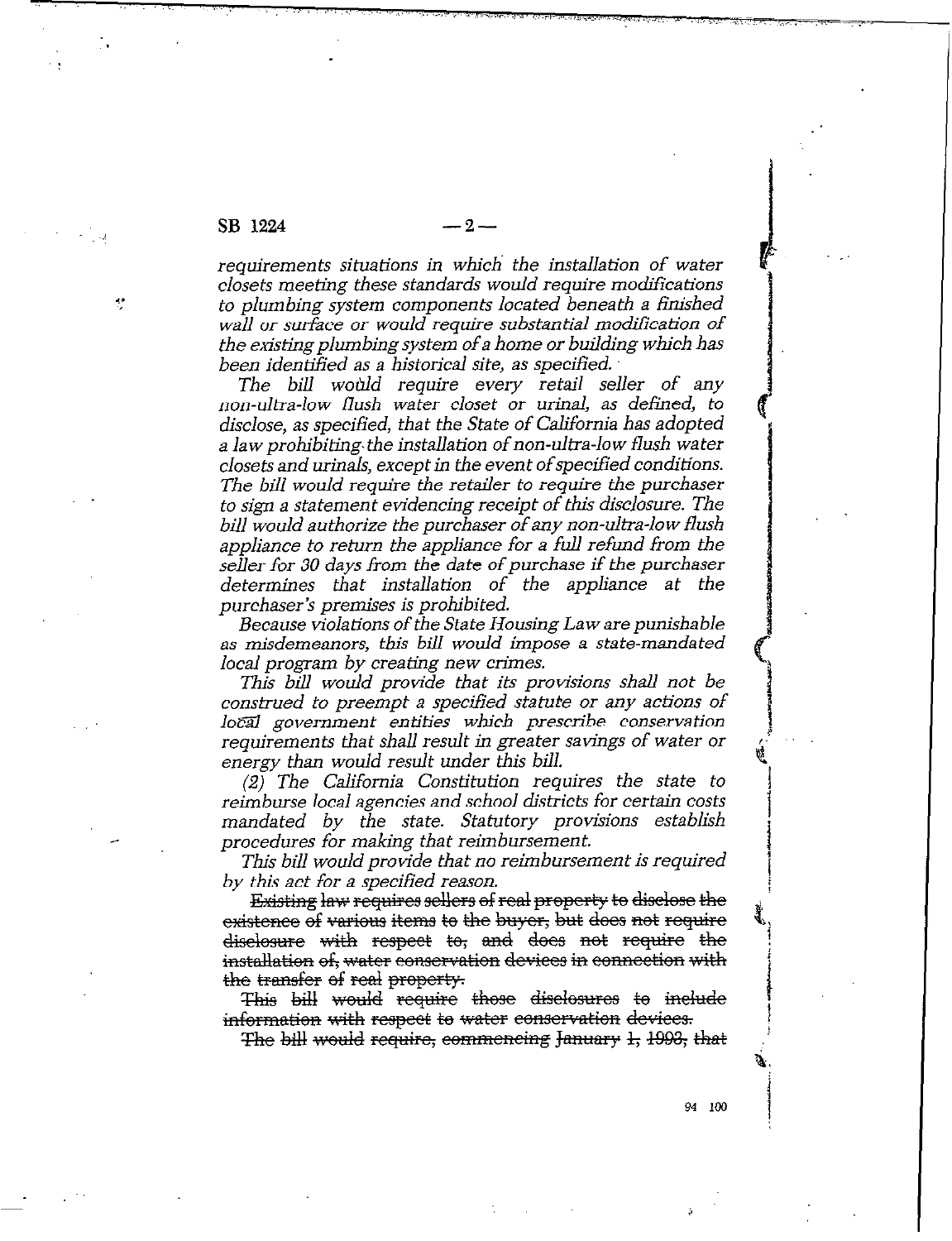#### SB 1224

transferors of residential, commercial, or industrial property using water in showers, lavatory and sink faucets, urinals, residential reverse osmosis systems, or water elosets, deliver to the transferee, as soon as practicable prior to the transfer of title, a written statement that conservation devices, as specified, are installed in all fixtures in the property, with specified execptions.

 $-3-$ 

The bill would make any transforor who fails to comply with these requirements subject to specified civil damages and would prescribe related matters.

 $\mathcal{L}$ 

l

 $\int_{\mathbf{Q}}^{\mathbf{C}}$ 

Ĺе

The bill would require any real estate agent, broker, or salesperson involved in the transfer of title to give notice to the transferor and the transferee of the requirements of the bill prior to the transfer of title.

The bill would authorize the Department of Housing and <del>Community</del> Development <del>suspend</del> <del>the</del> <del>to</del> above requirements, as prescribed. During the suspension, the transferor of those properties would be required to deliver a specified written statement to the transferee.

Vote: majority. Appropriation: no. Fiscal committee: yes. State-mandated local program: <del>no</del> yes.

#### *The people of the State of California do enact as follows:*

**SECTION 1.** Section 1102.6 of the Civil Gode is

 $\overline{2}$ 3 *SECTION 1. Section 17921.4 is added to the Health and Safety Code, to read:* 

4 5 6 7 8 9 10 *and associated flushometer valves, if any, which use no*  11 *more than one gallon per flush and which meet*  12 *performance standards established by American Society*  13 *of Mechanical Engineers Standard A112.19.6. 17921.4. (a) On and after January 1, 1994, all water closets sold or installed in this state shall be water closets and associated flushometer valves, if any, which use no more than 1.6 gallons per flush and which meet performance standards established by American Society of Mechanical Engineers Standard A112.19.6, and urinals* 

14 15 *standards referenced in subdivision (a) may be sold for*  16 *use only under either of the following circumstances: (b) Water closets and urinals which do not meet the* 

94 120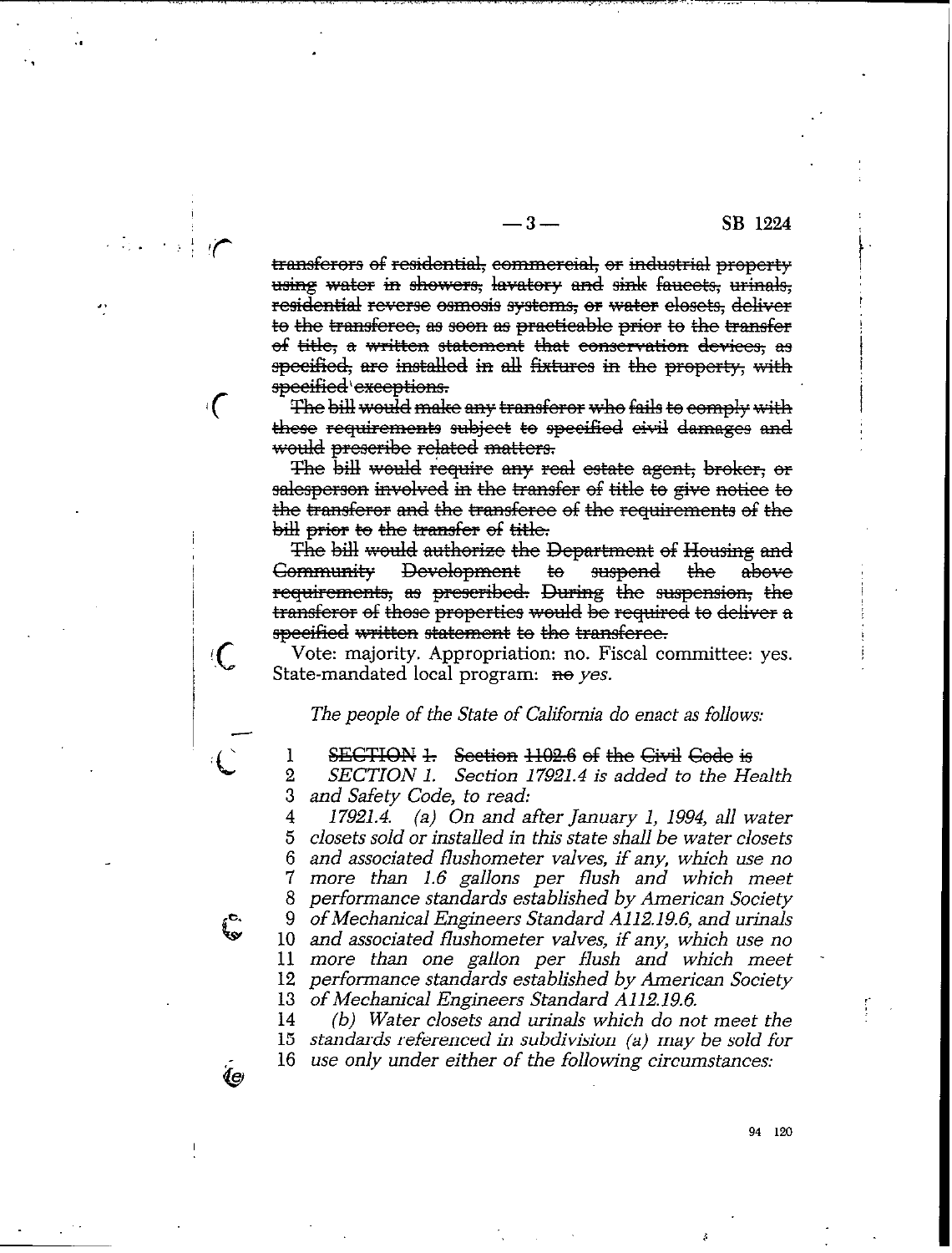$\mathbb{R}^3 \times \mathbb{R}^3$ 

1s

1 **2 3 4 (1)** *Installation of the water closet or urinal to comply with the standards referenced in subdivision (a) would require modifications to plumbing system components located beneath a fiinshed wall or surface.* 

**(2)** *The non-ultra-low flush appliance and associated*  **5**  *flushoieter valve would be installed in a home or*  **6**  *building which has been identified by a local, state, or*  7 *federal government entity as a historical site, and*  **;**  *installation of a water closet or urinal to comply with the* **9**  *standards referenced in subdivision (a) would require*  **10**  substantial modification of the existing plumbing system. **11**  *(c) Every retail seller of any non-ultra-low flush water*  **12**  *closet or urinal and associated flushometer valve*  **13**  *appliance shall disclose, in writing, to .the purchaser of*  **14**  *such an appliance for installation at the purchaser's*  **15**  *premises that the State of California has adopted a law*  **16**  *prohibiting the installation of non-ultra-low flush water*  **17**  *closets and urinals, except as provided in subdivision* (b) **. 18**  *Every retail seller shall require the purchaser to sign a*  19 **20**  *statement evidencing receipt of the disclosure required by this subdivision.* 

 $-$  ; **24 25 26 27**  *(d) No non-ultra-low flush water closet or urinal and associated flushometer valve appliance shall be sold for installation or installed without a tag or sticker affixed to the exterior of the appliance and to the exterior of the packaging in which the appliance is sold, stating the following in at least 12-point type:* 

**28 29 30 31 32**  *NOTICE: The State of California has adopted a law prohibiting the installation of non-ultra-low flush water closets and urinals in order to promote water conservation. Certain exceptions may apply. Check with your water supplier before installing this appliance.* 

**33 34 35 36 37 38 39 40**  *(e) A purchaser of a non-ultra-low flush appliance shall have the right to return the appliance for a full refund from the seller for 30 days from the date of purchase if the purchaser determines that installation of the appliance at the purchaser's premises is prohibited. (f) This section shall not be construed to preempt any provision of Section 17921.3 or any actions of cities, counties, cities and counties, or districts which prescribe* 

94 140

r.

**Q.**